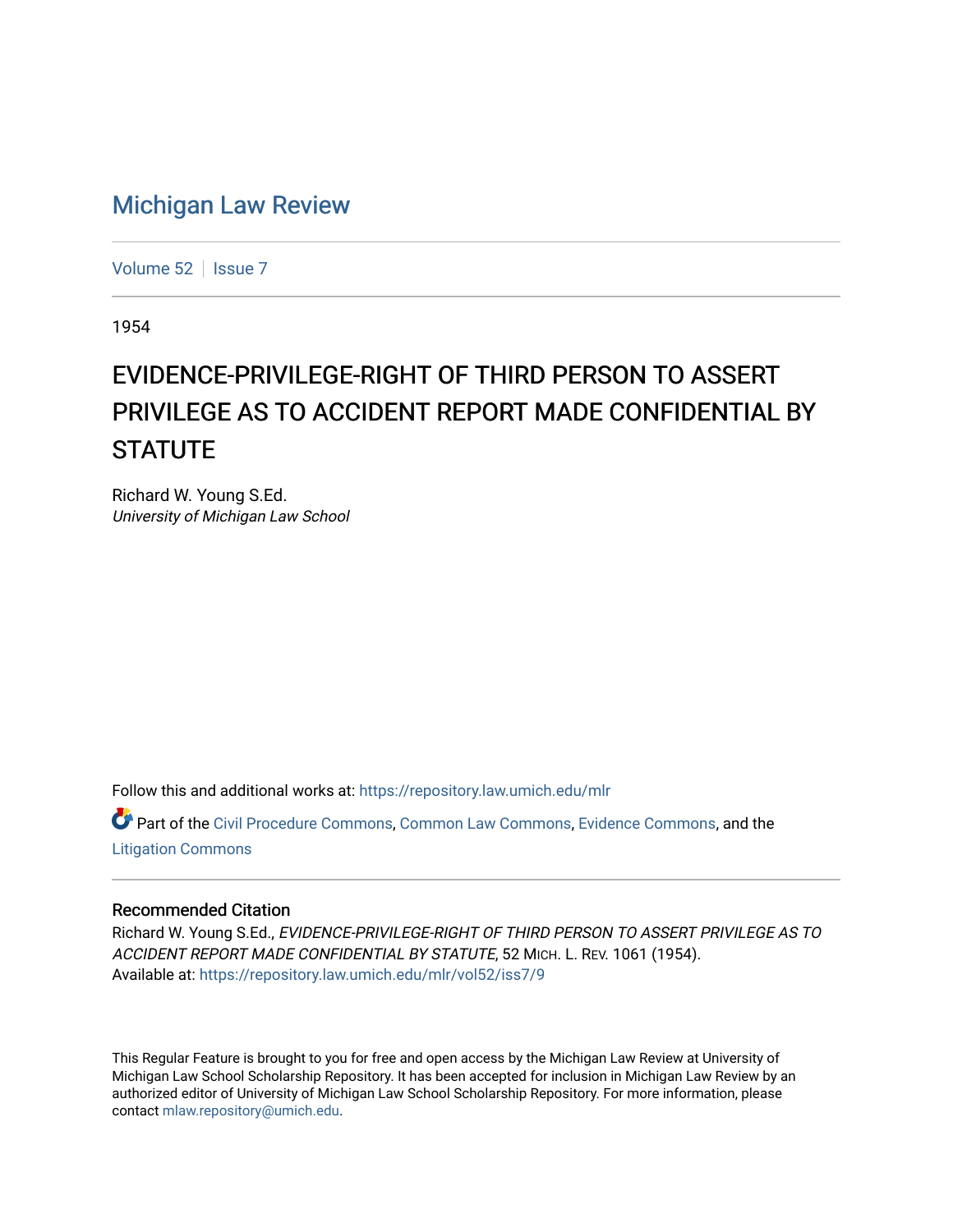EVIDENCE-PRIVILECE-RIGHT OF THIRD PERSON TO ASSERT PRIVILECE AS TO ACCIDENT REPORT MADE CONFIDENTIAL BY STATUTE<sup>\*</sup>-Plaintiff brought a negligence action for injuries sustained when the automobile in which she was a passenger collided with that operated by the defendant. Defendant questioned a police officer, who had filed the accident report, concerning statements made to him by the driver of the vehicle in which the plaintiff was riding. The trial court permitted this testimony over the plaintiff's objection that these statements were privileged under an Iowa statute purporting to make written accident reports confidential and inadmissible in evidence.1 On appeal after a verdict was returned in favor of the defendant, *held,* reversed. The statute can be the basis for objection by one who is not a party to the report. The statutory prohibition of the accident report as evidence does more than create a personal privilege; it is not for the sole benefit of the party reporting but is for the benefit of the public at large. *Sprague v. Brodus, (Iowa 1953) 60 N.W. (2d) 850.* 

<sup>&</sup>quot;' For discussion of a much different judicial attitude in another accident report case,

<sup>&</sup>lt;sup>1</sup> Iowa Code (1950) §321.271 provides: "All accident reports shall be in writing and the written report shall be filed without prejudice to the individual so reporting and shall be for the confidential use of the department.  $\ldots$  . A written report filed with the department shall not be admissible in or used in evidence in any civil case arising out of the facts on which the report is based."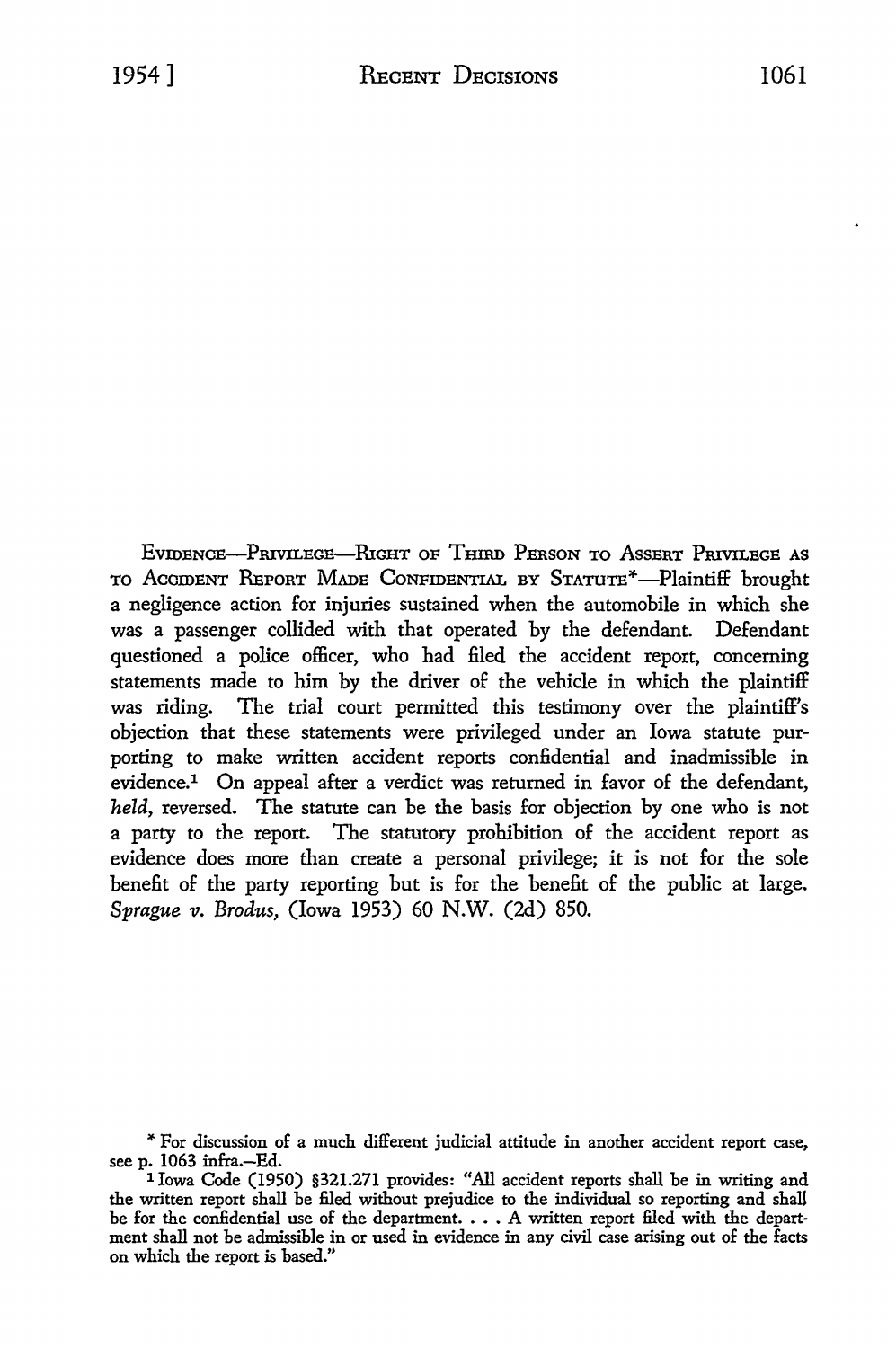Statutes requiring the filing of accident reports often contain provisions that such reports shall not be admissible in litigation arising out of the facts on which the report is based.2 An analogous privilege existed at common law for communications by informers to the government, based on a policy that persons possessing information needed by the government for the conduct of its functions should be accorded an assurance of privacy in order to induce disclosures.<sup>3</sup> While the Iowa statute in terms makes only the written report inadmissible, it has consistently been construed to mean that statements made to the officer by the reporting motorist are privileged as well.<sup>4</sup>The court in the principal case extends the privilege even further in holding that any person is entitled to invoke the statutory protection.<sup>5</sup> The rationale warranting suppression of evidence derived from accident reporting is said to rest on the clear legislative purpose of enabling the government to secure statistical data as a basis for safety recommendations.6 It is sometimes stated that only the communicant can assert the privilege accorded a confidential communication,<sup>7</sup> but this rule may not control in the area of privileges which were unknown to the common law. Since rules of nondisclosure or privilege covering matters required by law to be reported to administrative officials are essentially statutory in origin, it would seem that courts must look to the statutes themselves for the dimensions of the privilege thus created.<sup>8</sup>Where the statute clearly

<sup>2</sup>58 AM. Jun., Witnesses §533 (1948); 165 A.L.R. 1315 (1946). Many states have adopted literally or in substance the Uniform Highway Traffic Regulation Act §16 (1930), which so provides. See text of accident reporting provision and list of statutes in 8

WIGMORE, EVIDENCE, 3d ed., §2377, n. 3 (1940; 1953 Supp.). <sup>3</sup>8 W1GMORE, EVIDENCE, 3d ed., §2377, p. 761 (1940): " .•• many situations exist where the information can best be obtained only from the person himself whose affairs are desired to be known by the Government. An attempt to do so by mere compulsion might be tedious and ineffective. And where the ultimate purpose to be served is *administrative,* and not penal, it may well be that the Government can afford to promise secrecy in respect to purposes penal or litigious, as the price for readily achieving its administrative purpose when it demands a report of the truth.'

<sup>4</sup>Vandell v. Roewe, 232 Iowa 896, 6 N.W. (2d) 295 (1942); Bachelder v. Woodside, 233 Iowa 967, 9 N.W. (2d) 464 (1943); State v. Williams, 238 Iowa 838, 28 N.W. (2d) 514 (1947). *Contra:* Ritter v. Nieman, 329 ill. App. 163, 67 N.E. (2d) 417 (1946); Rockwood v. Pierce, 235 Minn. 519, 51 N.W. (2d) 670 (1952), noted 36 MINN. L. REv. 540 (1952) and 26 TEMPLE L.Q. 77 (1952).

<sup>5</sup>Stevens v. Duke, (Fla. 1949) 42 S. (2d) 361, and Henry v. Condit, 152 Ore. 348, 53 P. (2d) 722 (1936), relied on in the principal case, seem to recognize inferentially the right of a third person to assert the privilege, but in these cases a privity relation existed between the persons reporting and those objecting to the use of the report. in evidence and the opinions did not discuss this question.

<sup>6</sup>8 WIGMORE, EVIDENCE, 3d ed., §2377, p. 766 (1940): "Here the main object is to investigate conditions and causes with a view to future administrative action; hence the State can afford to abdicate the use of such reports for purposes of punishment or of private litigation, in case the facts reported reveal a legal liability or a commercial secret on the part of the person reporting." Quoted with approval in Lowen v. Pates, 219 Minn. 566 at 569, 18 N.W. (2d) 455 (1945), and relied on in the principal case.

<sup>7</sup>70 C.J., Witnesses §619 (1935); 34 KY. L.J. 213 (1946); 8 W1cMoRE, EVIDENCE, 3d ed., §§2321, 2386 (1940). See generally 30 CoL. L. REv. 686 (1930); 22 CALIF. L. REv. 667 (1934).

8 Connecticut Importing Co. v. Continental Distilling Corp., (D.C. Conn. 1940) 1 F.R.D. 190; 165 A.L.R. 1308 (1946); 8 W1cMORE, EVIDENCE, 3d ed., §2377 (1940).